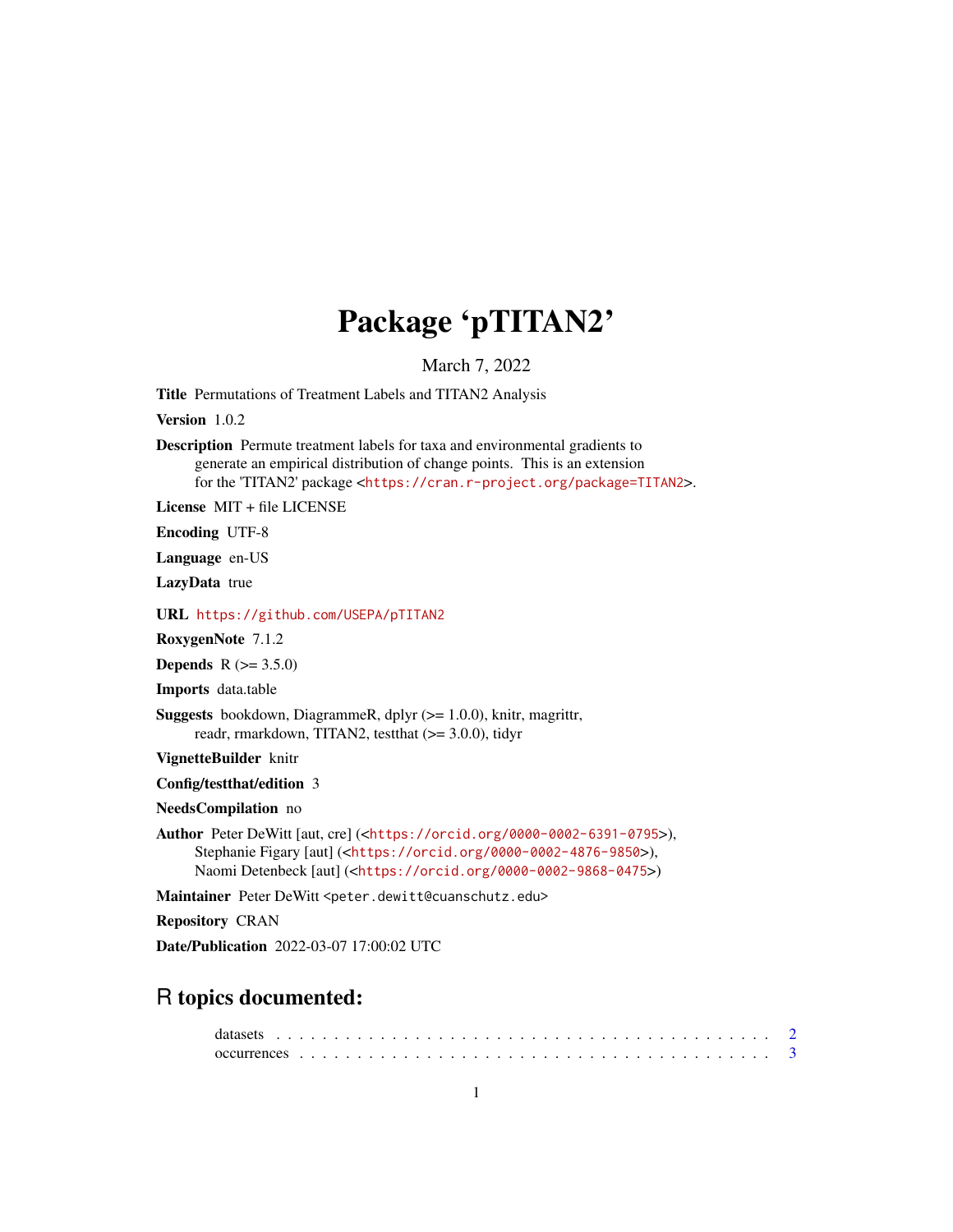#### <span id="page-1-0"></span> $2 \times 2$

| Index |  |  |  |  |  |  |  |  |  |  |  |  |  |  |  |  |  |  |
|-------|--|--|--|--|--|--|--|--|--|--|--|--|--|--|--|--|--|--|

datasets *Example Data Sets*

#### Description

Four Example data sets for use the pTITAN2 package.

#### Usage

C\_IC\_D\_06\_wID C\_IC\_N\_06\_wID CD\_06\_Mall\_wID CN\_06\_Mall\_wID

## Format

An object of class data. frame with 251 rows and 2 columns.

An object of class data. frame with 124 rows and 2 columns.

An object of class data. frame with 251 rows and 501 columns.

An object of class data. frame with 124 rows and 501 columns.

## Details

Example data sets are from publicly available macroinvertebrate survey data from California. The data sets are broken down between the environmental variable, in this case percent impervious cover, and macroinvertebrate data. Separate data files are provided for each 'treatment' that is explored. In this case, the treatments are data from either drought (dry) or normal precipitation years in the Chaparral region of California.

CN\_06\_Mall\_wID (Chaparral Region, Treatment = Normal) file contains raw macroinvertebrate density data for 500 possible macroinvertebrate codes for each taxonomic level (class, order, family, genus).

The raw data files are provided for your use as well. See example below for accessing these files.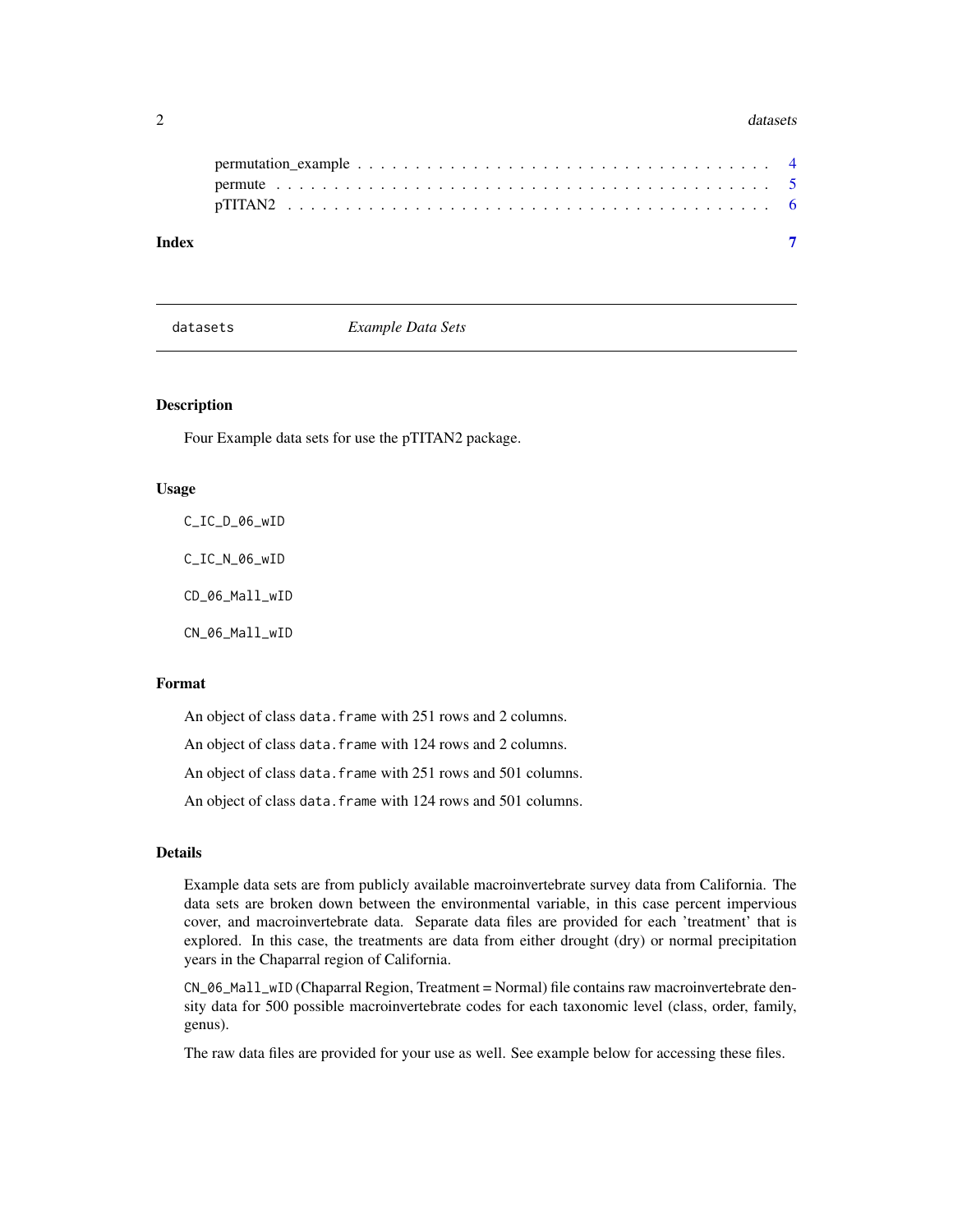#### <span id="page-2-0"></span>occurrences 3

#### Examples

```
head(C_IC_D_06_wID) # Environemntal Gradient, Dry Treatment
head(C_IC_N_06_wID) # Environemntal Gradient, Normal Treatment
head(CD_06_Mall_wID) # Taxonomic, Dry Treatment
head(CN_06_Mall_wID) # Taxonomic, Normal Treatment
# Get the paths to the raw data files
list.files(system.file("extdata", package = "pTITAN2"))
```
occurrences *Occurrence*

## **Description**

Generate a taxonomic data set with codes which have at least n occurrences.

## Usage

occurrences(data, n = 5L)

#### Arguments

| data | A data.frame wit                   |
|------|------------------------------------|
| n    | the minimum number of occurrences. |

## Details

Of the codes with at least n occurrences, the code with the most taxonomic detail needs to be selected for the [titan](#page-0-0) run. This means if the macroinvertebrate count has at least n occurrences in a genus code, the family, order, and class codes associated with these counts should be removed. Or, for another example, if there are too few counts at the genus level, but at least n counts at the family level- the family code would be retained and the order and class codes would be removed.

Coding: All of the macroinvertebrates were coded so the first two letters indicate the class, the second two letters indicate the order, the third two letters indicate the family, and the last two numbers indicate the genus. "00" indicates that there is no information at that level. For example: A code that is 'Bi000000' is the Bivalvia class, while BiVe0000 is the Bivalvia class, Veneroida order. BiVeSh00 is the Bivalvia class, Veneroida order, Spheriridae family. BiVeSh01 is a genus within that family.

NOTE: The example script that inspired the development of this function required the data set to have the column names in alpha order. This function relaxes that requirement by using the [arrange](#page-0-0) call.

#### Value

a data.frame with six columns: taxon, Class, Order, Family, Genus, and count.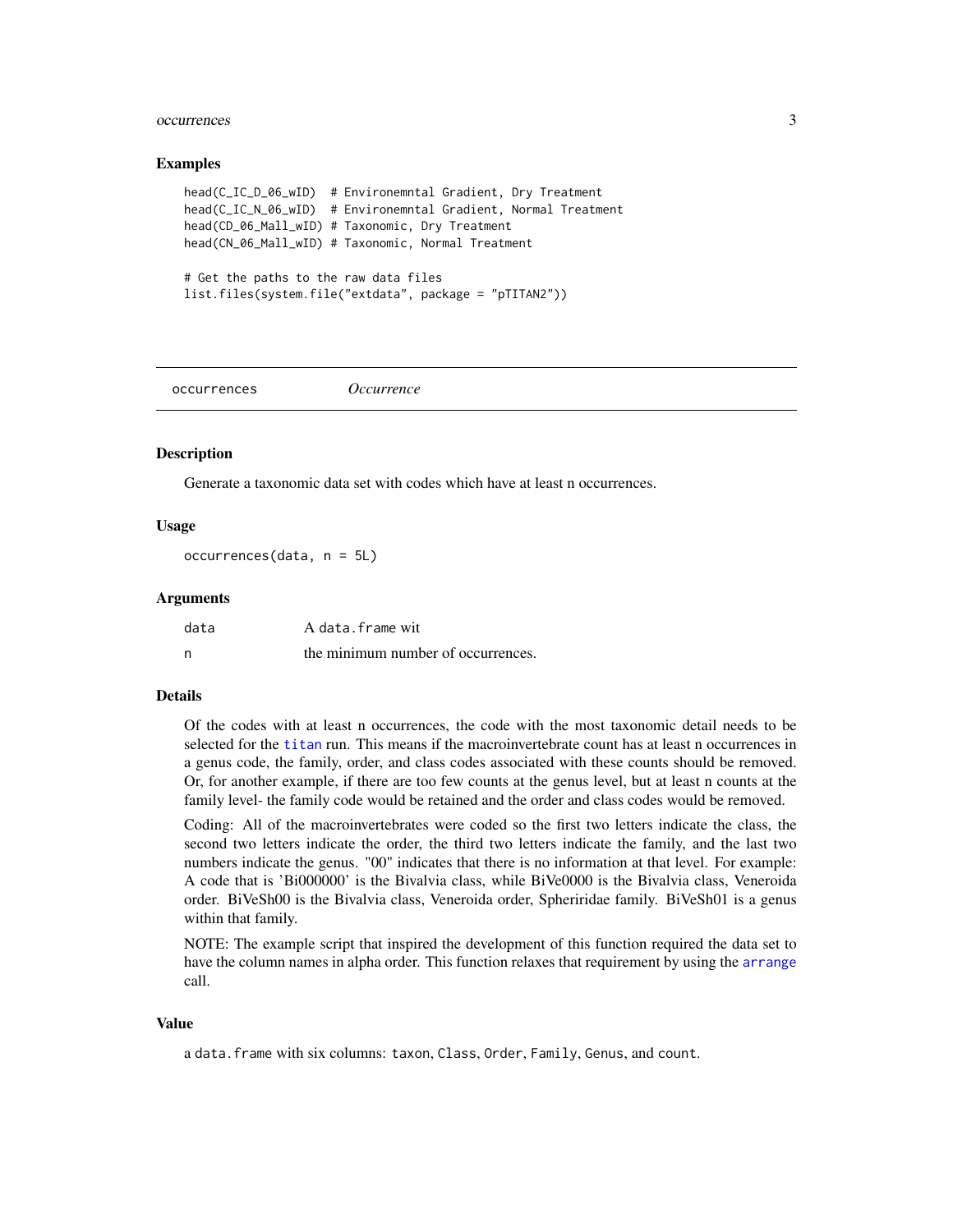## <span id="page-3-0"></span>See Also

vignette(topic = "pTITAN2",package = "pTITAN2")

## Examples

```
# Report the tax with minimum of five (default) occurrences.
occurrences(CN_06_Mall_wID[, -1])
```

```
# Report the tax with at least six occurrences
occurrences(CN_06_Mall_wID[, -1], n = 6)
```
permutation\_example *Permutation Example Result*

## Description

Results for a permutation example.

#### Usage

permutation\_example

## Format

An object of class data. frame with 10 rows and 7 columns.

## Details

The code to generate this example permuation set can be found via system.file("example-scripts","permutation\_exam  $=$  "pTITAN2")

## See Also

```
vignette("pTITIAN2")
```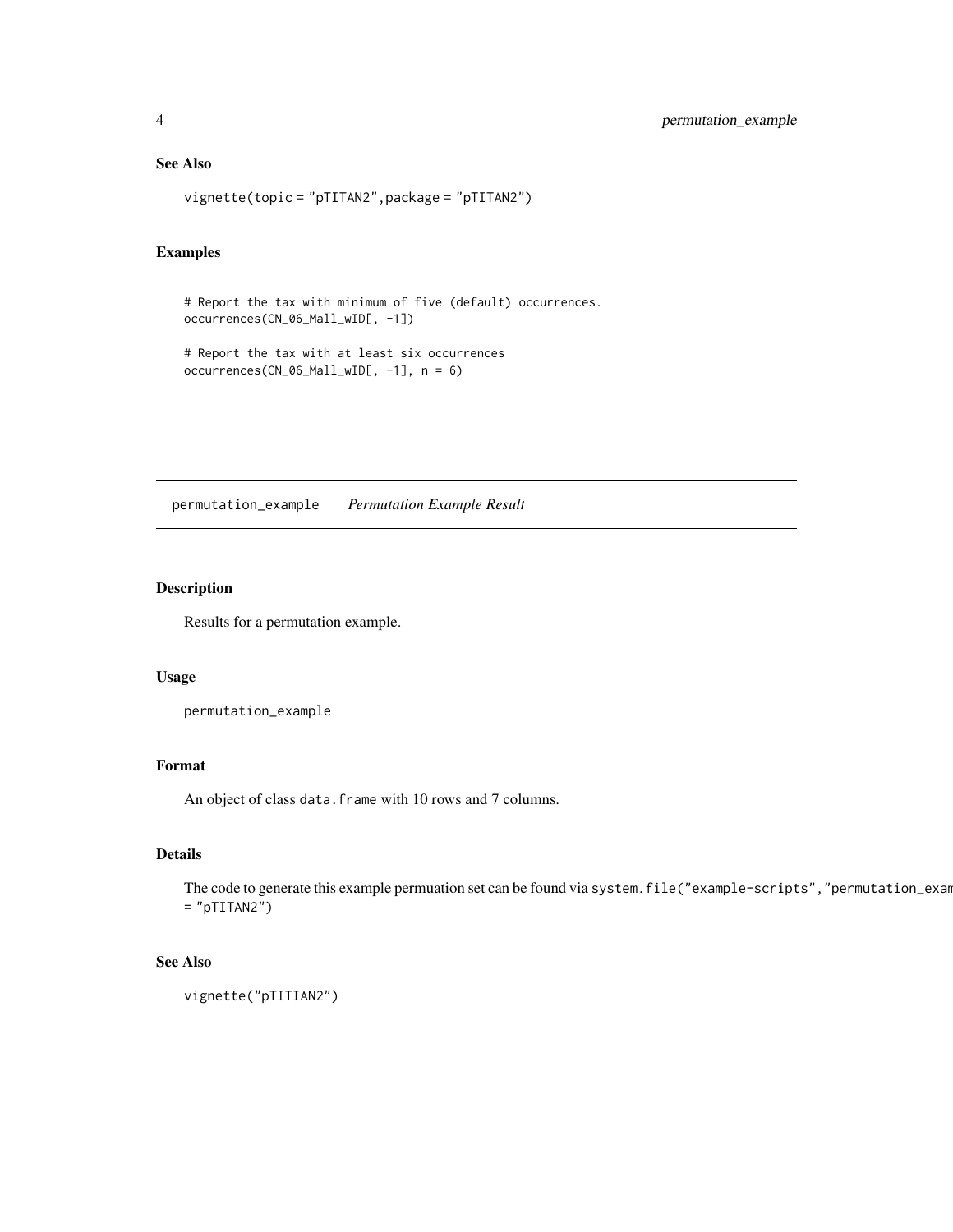<span id="page-4-0"></span>permute *Permute*

## Description

Permute treatment labels for a taxa and associated environmental gradients.

#### Usage

```
permute(taxa, envs, sid)
```
 $permute2(..., minTaxonFreq = 3L, trys = 100L)$ 

## Arguments

| taxa                    | a list of data. Frames with the taxa. See Details.                                          |
|-------------------------|---------------------------------------------------------------------------------------------|
| envs                    | a list of data. Frames with the environmental gradients. See Details                        |
| sid                     | a character vector of length one with the name of the column identifying the<br>station id. |
| $\cdot$ $\cdot$ $\cdot$ | passed to permute                                                                           |
| minTaxonFreq            | min number of occurrences for each taxon                                                    |
| trys                    | maximum number of attempts to generate a meaningful permutation                             |

## Details

The taxa and envs lists are expected to be of equal length and that the ith element of taxa list is associated with the ith element of the envs list. That is, the taxa and environmental gradient for treatment 1 are both the first elements of the respective lists, the taxa and environmental gradient for treatment 2 are the second elements for the respective lists, etc.

The environmental gradient data.frames are expected to have two columns, one with the station ID and one with the data defining the gradient.

The taxa data.frames are expected to have the station ID column as well. Important The station ID column name needs to be the same for all the taxa and environmental gradient data.frames.

#### Value

A list of lists of lists. At the top level the elements are the treatment groups. There are as many elements as the length of the lists taxa and envs.

The second level are the taxa and environmental gradient.

## See Also

```
vignette(topic = "pTITAN2",package = "pTITAN2")
```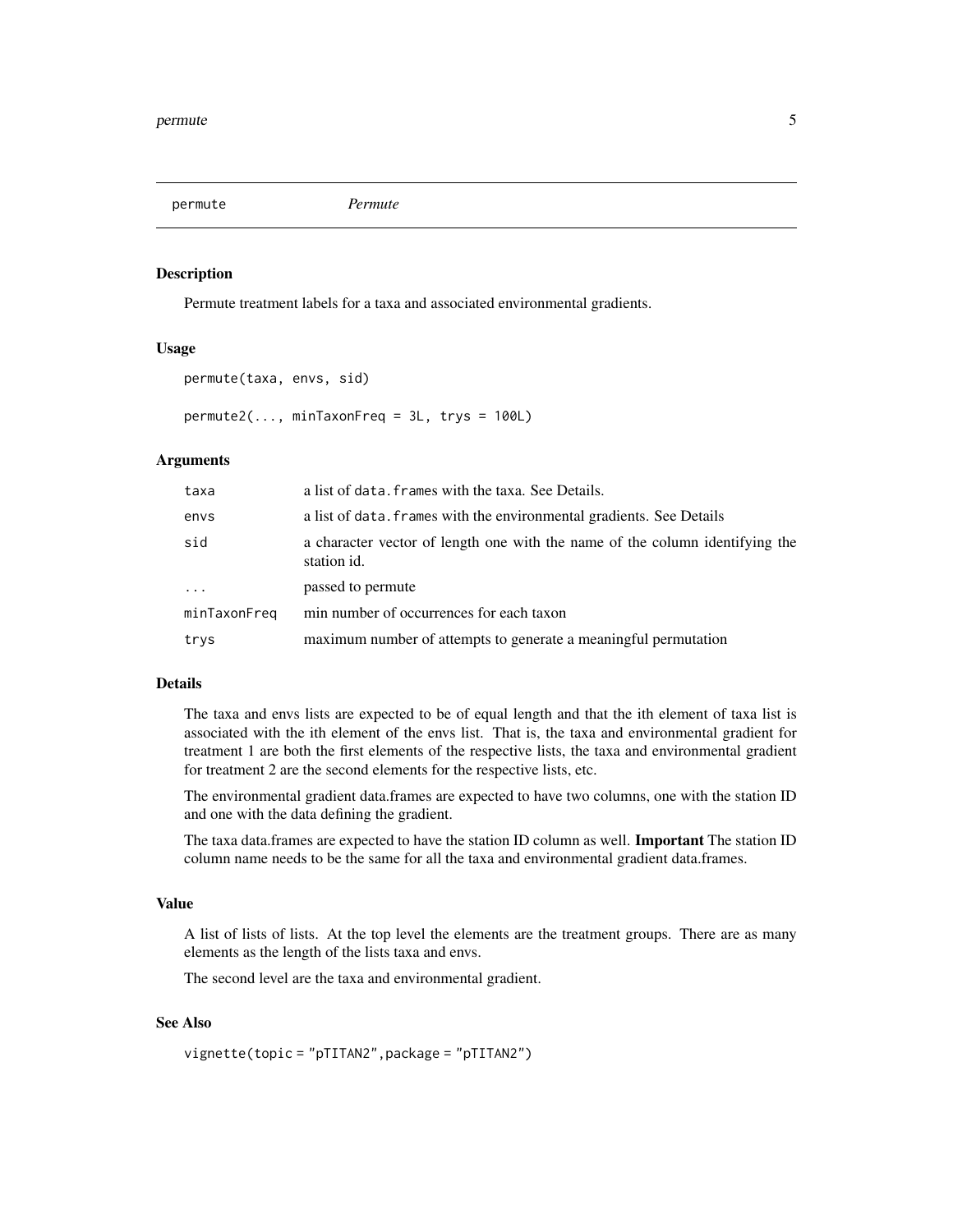## Examples

```
example_permutation <-
permute(taxa = list(CD_06_Mall_wID, CN_06_Mall_wID),
        envs = list(C_IC_D_06_wID, C_IC_N_06_wID),
        sid = "StationID")
str(example_permutation, max.level = 2)
```
pTITAN2 *Permutations of Treatment Labels and TITAN2 Analysis*

## Description

Permute treatment labels for taxa and environmental gradients to generate an empirical distribution of change points.

<span id="page-5-0"></span>